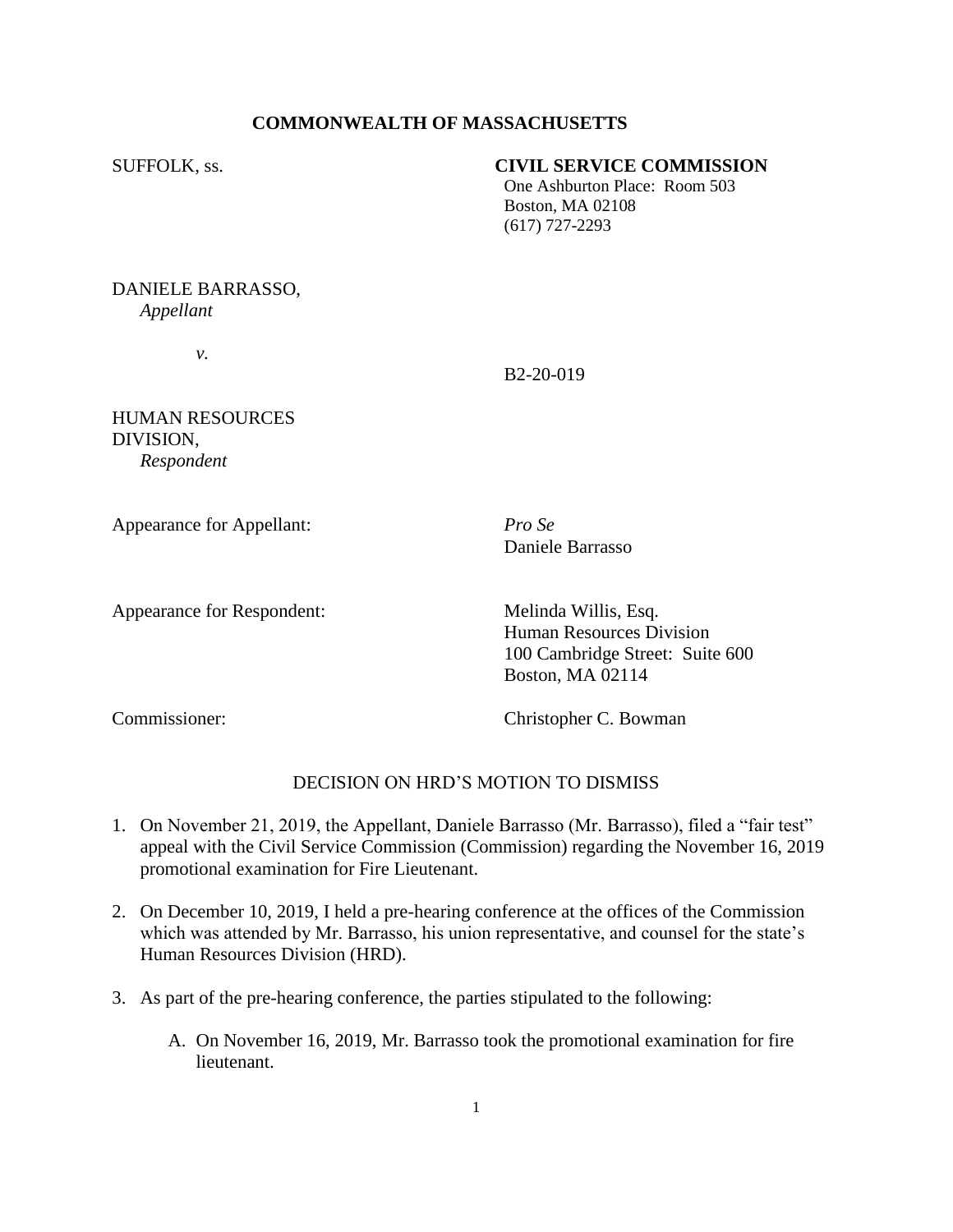- B. Based on his diagnosed anxiety disorder and dyslexia, he was granted accommodations by HRD, which included having more time to complete the examination and taking it in a separate room to avoid distractions.
- C. On November 18, 2019, Mr. Barrasso filed a fair test appeal with HRD
- D. On November 21, 2019, Mr. Barrasso filed an appeal with the Commission, prior to HRD issuing a determination on his appeal.
- 4. At the pre-hearing conference on December  $10<sup>th</sup>$ , it was agreed that Mr. Barrasso's appeal to the Commission was premature; and that the appeal would be dismissed with a future effective date, allowing Mr. Barrasso to file a new appeal, with no filing fee, after he received his examination score.
- 5. On December 19, 2019, the Commission issued an Order of Dismissal with a Future Effective Date.
- 6. On January 17, 2020, HRD denied Mr. Barrasso's fair test appeal.
- 7. On or about February 3, 2020, HRD notified Mr. Barrasso that he had failed the written portion of the examination, having received a score of 63.
- 8. On February 4, 2020, Mr. Barrasso filed a renewed appeal with the Commission.
- 9. On February 25, 2020, I held a pre-hearing conference which was attended by Mr. Barrasso, his union representative and counsel for HRD.
- 10. At the pre-hearing conference, Mr. Barrasso stated that his fair test appeal to HRD was based on his conclusion that many<sup>1</sup> of the 80 multiple choice questions did not correspond with the suggested reading material. Further, he concluded that additional multiple choice questions could be answered correctly with more than one answer.
- 11. At the pre-hearing, counsel for HRD indicated that, after receiving Mr. Barrasso's appeal (and others), HRD did a careful and thorough review of the examination and determined that some questions on the examination did not correspond with the reading material. Those questions were removed from the examination and were not counted in the score. For reasons attributed to confidentiality and the integrity of the testing process, HRD has opted not to indicate how many such questions were removed.
- 12. Further, after the above-referenced review, HRD identified additional questions in which more than one answer would be considered correct. Those questions remained in the score with candidates being given credit for a correct answer if they responded with one of the

 $\overline{a}$ 

 $<sup>1</sup>$  In his subsequent brief, Mr. Barrasso estimated that 12 of the multiple choice questions did not correspond with the</sup> reading material. Another appeal, heard the same day, and for which a decision is also being issued the same day as this appeal, estimates the number to be 13. On March 24, 2020, I conducted pre-hearing conferences in separate appeals involving the same issue presented here. As part of those pre-hearing confernces, HRD indicated that the total muber of questions removed entirely was "less than 13".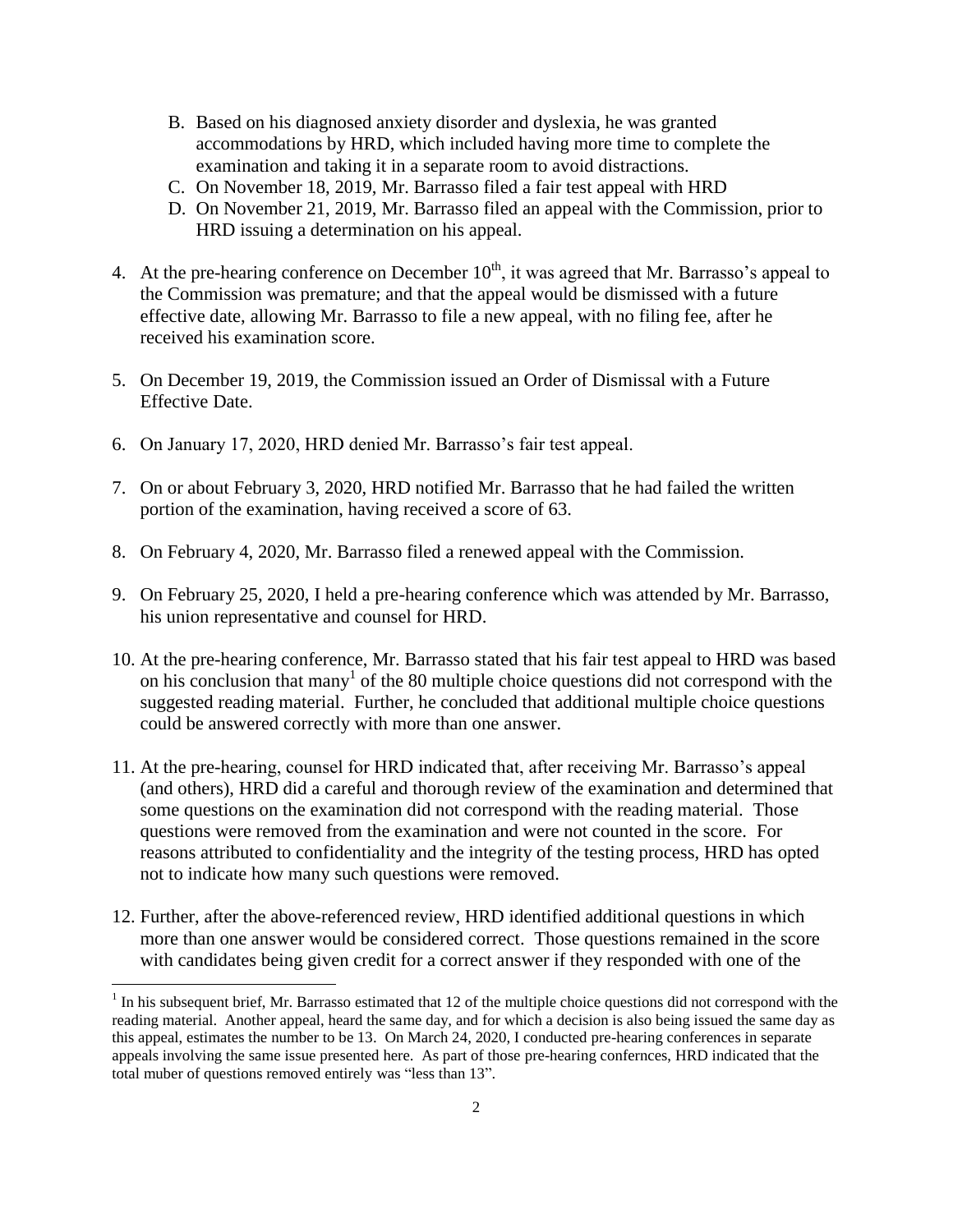multiple correct answers. The written correspondence from HRD to Mr. Barrasso indicates that 4 questions fell into this category.

- 13. Specific to his appeal, Mr. Barrasso argued that the high number of questions that did not correspond to the reading material exacerbated his anxiety, removed his "margin of error" and, thus, he argued that he should be deemed as having passed the promotional examination and placed on the eligible list for fire lieutenant.
- 14. Mr. Barrasso also argued that HRD should disclose how many questions were removed from consideration to determine if the test should be deemed an unfair test.
- 15. An eligible list for fire lieutenant was established by HRD on or around March 1, 2020.
- 16. As discussed at the pre-hearing conference, HRD filed a Motion to Dismiss and Mr. Barrasso filed a reply.

#### *Parties' Arguments*

 HRD argues that, even if, after review, 12 (or 13) of the 80 test questions were effectively removed from the examination because those questions were not referenced in the reading list, the Appellant cannot show that this promotional examination was not a fair test of his abilities to perform the duties of a Fire Lieutenant.

 Further, HRD argues that the Commission has no mechanism by which it could determine how much Mr. Barrasso's performance would have differed in the absence of the stress he claims adversely impacted his performance.

 Mr. Barrasso argues that HRD has an obligation to ensure that all questions on the examinations are based on the reading material. He argues that the failure of HRD to do so exacerbated his clinical issues related to anxiety and dyslexia, thus causing him to fail the examination. As relief, Mr. Barrasso asks that the Commission grant him a passing score so that he may be placed on the eligible list.

## *Applicable Law*

G.L. c. 31, s. 2(b) states in part:

"No person shall be deemed to be aggrieved under the provisions of this section unless such person has made specific allegations in writing that a decision, action, or failure to act on the part of the administrator was in violation of this chapter, the rules or basic merit principles promulgated thereunder and said allegations shall show that such person's rights were abridged, denied, or prejudiced in such a manner as to cause actual harm to the person's employment status."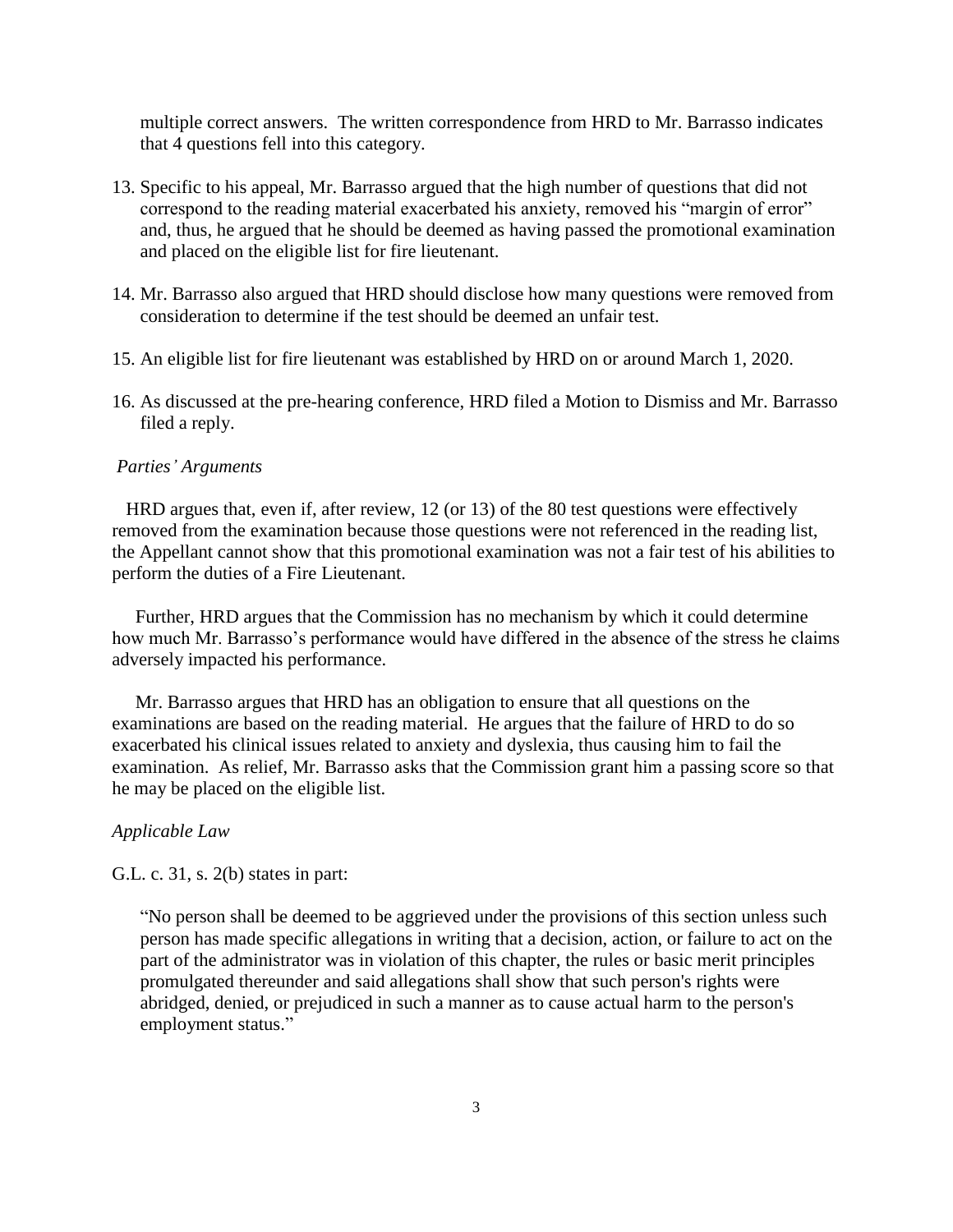#### G.L. c. 31, s. 22 states in part:

"An applicant may request the administrator to conduct a review of whether an examination taken by such applicant was a fair test of the applicant's fitness actually to perform the primary or dominant duties of the position for which the examination was held, provided that such request shall be filed with the administrator no later than seven days after the date of such examination."

## G.L. c. 31, s. 24 states in part:

An applicant may appeal to the commission from a decision of the administrator made pursuant to section twenty-three relative to (a) the marking of the applicant's answers to essay questions; (b) a finding that the applicant did not meet the entrance requirements for appointment to the position; or (c) a finding that the examination taken by such applicant was a fair test of the applicant's fitness to actually perform the primary or dominant duties of the position for which the examination was held."

## *Analysis*

 I carefully reviewed Mr. Barrasso's argument presented at the pre-hearing conference and stated in his written brief. Mr. Barrasso and many other firefighters spent considerable time preparing for the fire lieutenant examination by reviewing the reading material offered by HRD. He and others are frustrated that apparently up to 13 of the 80 questions on the examination were effectively removed as they were not contained in the reading material. While that frustration is warranted, Mr. Barrasso has not shown that the overall test was unfair and/or that the Commission should invalidate the examination.

 As referenced in HRD's brief, the Commission squarely addressed this issue in O'Neill v. Lowell and Human Resources Division, 21 MCSR 683 (2008). Although the appeal was dismissed based on timeliness, the Commission did still address the issue of certain questions being faulty and/or effectively removed from the examination. In O'Neill, 20% of the examination questions were determined to be faulty. The Commission concluded that the "defect rate" of 20% did not, standing alone, rise to the level of proof necessary to deem the test unfair. The underlying facts here are not distinguishable from O'Neill, nor should the result be.

 In regard to the specific issue of whether Mr. Barrasso, if he did not, as alleged, experience additional anxiety during the examination because certain questions did not correspond to the reading material and, if he would have received a passing score if had not experienced the additional anxiety, I concur with HRD that the alleged harm is too speculative and it would be impossible for the Commission to measure the degree of any alleged harm. That is not to diminish or understate the seriousness of the challenges that Mr. Barrasso spoke so poignantly about at the pre-hearing conference. Rather, it points to how it would be contrary to basic merit principles to arbitrarily grant Mr. Barrasso enough additional points on the examination to ensure that he received a passing score. Also, to ensure clarity, when HRD effectively removed certain